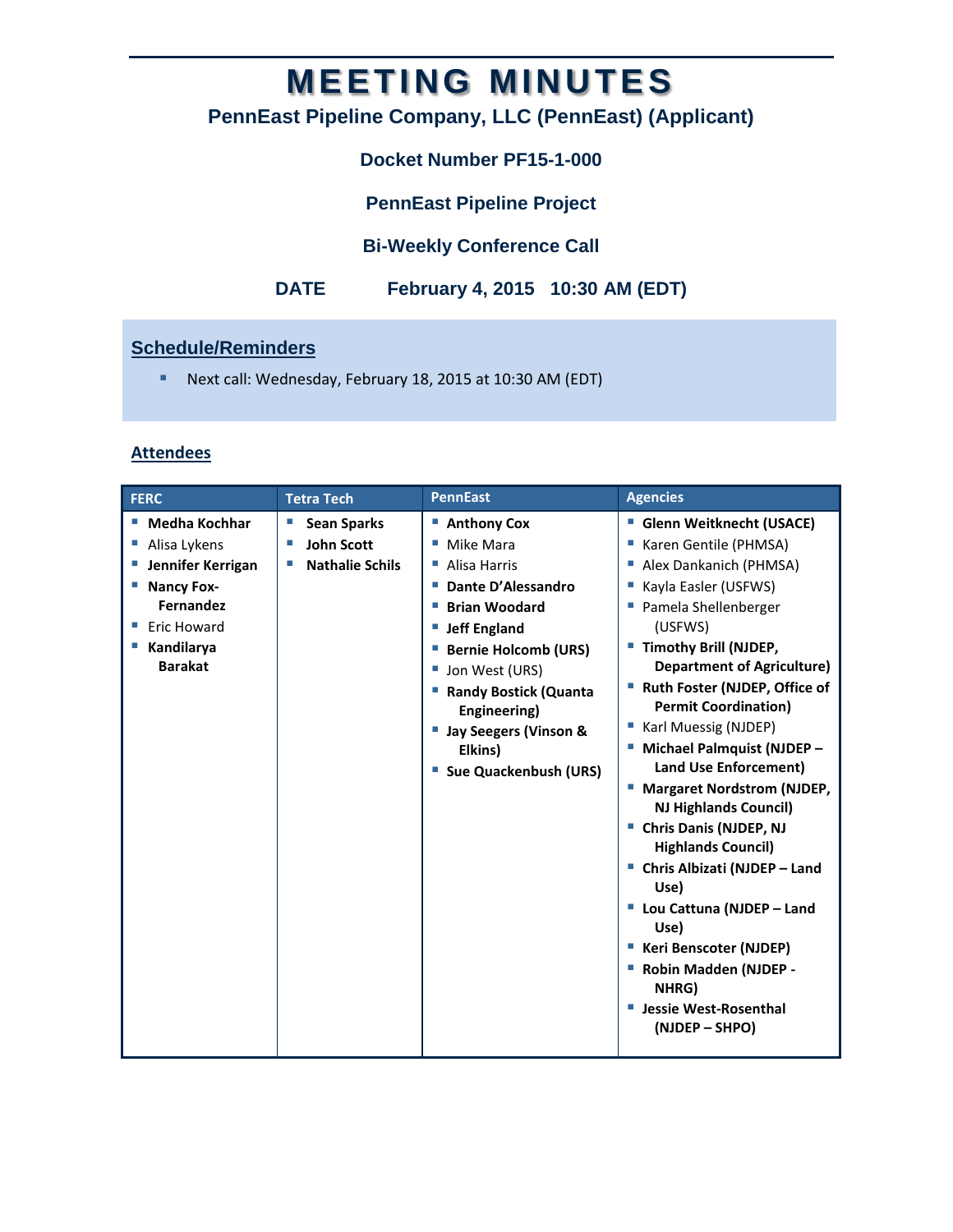#### **Discussion Items**

| <b>Topic</b>     |                                                                                                                                                                                                                                                                                                                                                                                                                                                        |  |  |
|------------------|--------------------------------------------------------------------------------------------------------------------------------------------------------------------------------------------------------------------------------------------------------------------------------------------------------------------------------------------------------------------------------------------------------------------------------------------------------|--|--|
| 1.               | <b>PennEast Status Updates</b><br><b>Project Updates</b><br><b>Customers and Interconnecting Parties</b><br>Alternative Compressor Station sites under evaluation in Carbon County<br><b>Land and Environmental Updates</b><br>Survey access updates<br>Survey progress updates<br><b>Engineering Updates</b><br>Re-Routes and/or deviations resulting from comments<br>Response to comment regarding mapping being insufficient and difficult to read |  |  |
|                  | Outreach<br>Update on agency and county meetings<br>Status of outreach from transmission line reroute                                                                                                                                                                                                                                                                                                                                                  |  |  |
| 2.               | <b>FERC Status Updates</b><br>Tracking and logging comments (Kidder Twp resolution, Cooks Creek Watershed Assoc.<br>resolution, NJ Conservation Foundation resolution, Eastern PA Coalition for Abandoned<br>Mine Reclamation, and Luzerne County Flood Protection Authority)<br>Scoping meetings and locations<br>- PennEast participation<br>Inter-agency meetings<br>PennEast participation                                                         |  |  |
| $\overline{3}$ . | <b>Other items</b>                                                                                                                                                                                                                                                                                                                                                                                                                                     |  |  |

#### **FERC Updates**

- Review of comments to the FERC eLibrary is ongoing. Medha Kochhar (FERC) requested that PennEast include a couple paragraphs in the monthly reports identifying any new issues that have been brought up in the previous month, especially with regards to comments submitted to the eLibrary. Medha Kochhar requested that PennEast review letters submitted by the Eastern PA Coalition for Abandoned Mine Reclamation and the Luzerne County Flood Protection Authority.
- The two scoping meetings, originally scheduled for January 27<sup>th</sup> and 28<sup>th</sup> and cancelled due to conflicts and the weather, will be rescheduled. FERC is targeting the last week of February and will issue a Notice when locations and schedule are confirmed. The interagency meeting scheduled for January  $28<sup>th</sup>$  and cancelled due to the weather will also be rescheduled.
- PennEast will provide a brief Project description at the beginning of the scoping meetings, and will arrive at one hour early to answer additional questions before the scoping meeting starts.